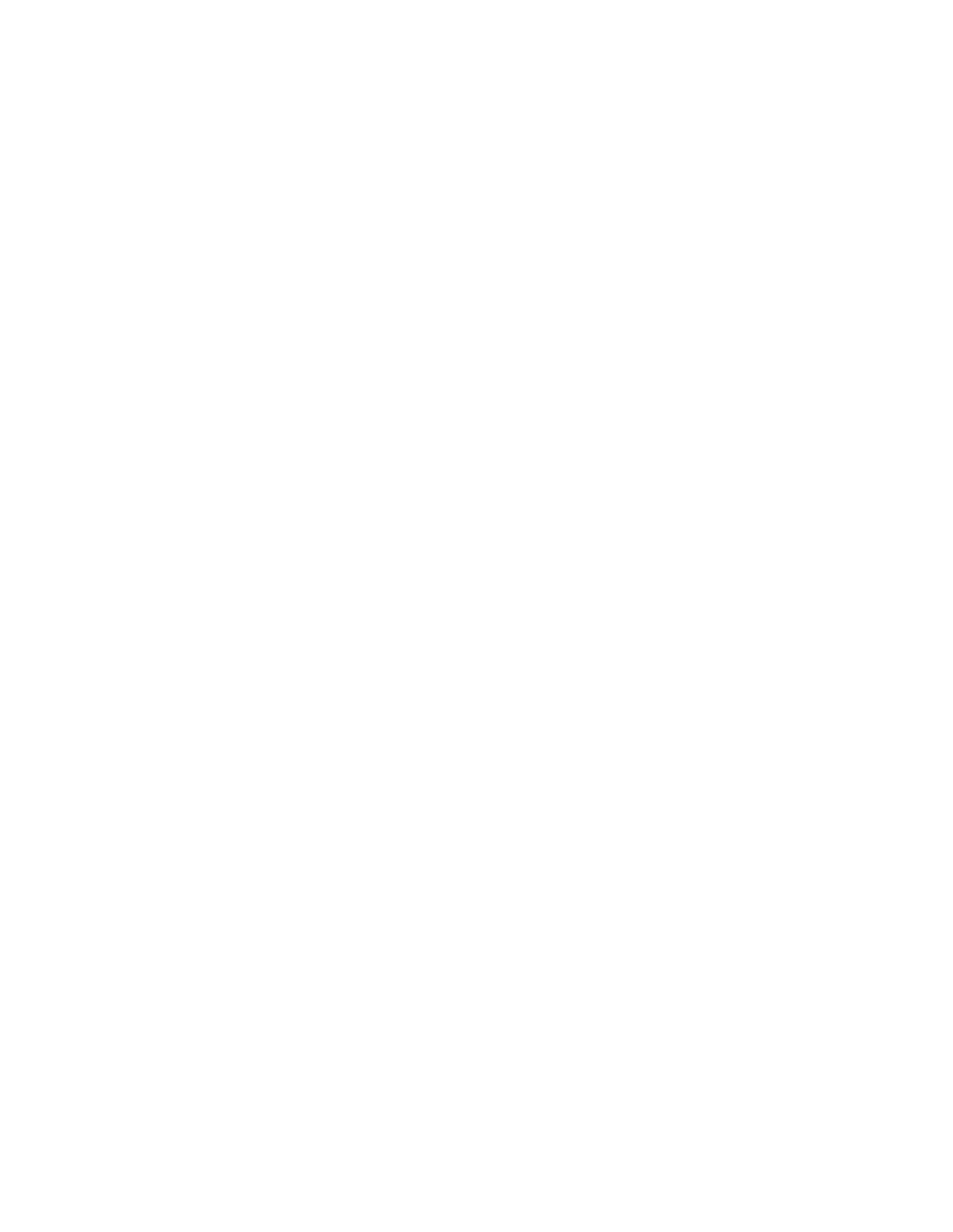#### **PROTOCOL CONCERNING CO-OPERATION IN COMBATING POLLUTION OF THE MEDITERRANEAN SEA BY OIL AND OTHER HARMFUL SUBSTANCES IN CASES OF EMERGENCY**

#### **The Contracting Parties to the present Protocol**,

*Being Parties* to the Convention for the Protection of the Mediterranean Sea against Pollution,

*Recognizing* that grave pollution of the sea by oil and other harmful substances in the Mediterranean Sea Area involves a danger for the coastal States and the marine eco-system,

*Considering* that the co-operation of all the coastal States of the Mediterranean is called for to combat this pollution,

*Bearing in mind* the International Convention for the Prevention of Pollution from Ships, 1973, the International Convention relating to Intervention on the High Seas in Cases of Oil Pollution Casualties, 1969, as well as the Protocol relating to Intervention on the High Seas in Cases of Marine Pollution by Substances Other than Oil, 1973,

*Further taking into account* the International Convention on Civil Liability for Oil Pollution Damage, 1969,

#### **Have agreed as follows:**

#### *Article 1*

The Contracting Parties to this Protocol (hereinafter referred to as "the Parties") shall co-operate in taking the necessary measures in cases of grave and imminent danger to the marine environment, the coast or related interests of one or more of the Parties due to the presence of massive quantities of oil or other harmful substances resulting from accidental causes or an accumulation of small discharges which are polluting or threatening to pollute the sea within the area defined in article 1 of the Convention for the Protection of the Mediterranean Sea against Pollution (hereinafter referred to as "the Convention").

#### *Article 2*

For the purpose of this Protocol, the term "related interests" means the interests of a coastal State directly affected or threatened and concerning, among others:

- a) Activities in coastal waters, in ports or estuaries, including fishing activities;
- b) The historical and tourist appeal of the area in question, including water sports and recreation;
- c) The health of the coastal population;
- d) The preservation of living resources.

#### *Article 3*

The Parties shall endeavour to maintain and promote, either individually or though bilateral or multilateral co-operation, their contingency plans and means for combating pollution of the sea by oil and other harmful substances. These means shall include, in particular, equipment, ships, aircraft and manpower prepared for operations in cases of emergency.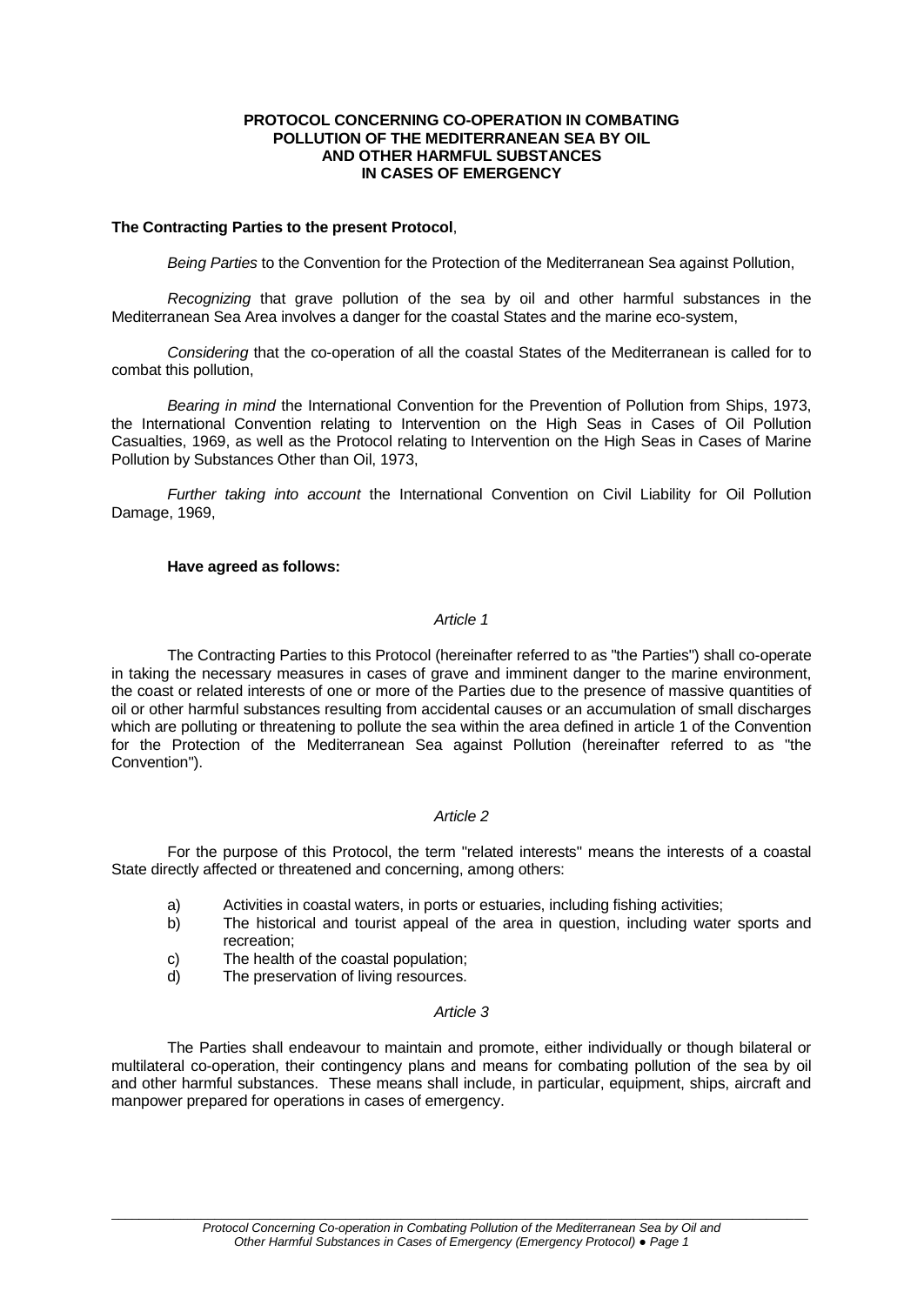## *Article 4*

The Parties shall develop and apply, either individually or through bilateral or multilateral co-operation, monitoring activities covering the Mediterranean Sea Area in order to have as precise information as possible on the situation referred to in article 1 of this Protocol.

#### *Article 5*

In the case of release or loss overboard of harmful substances in packages, freight containers, portable tanks or road and rail tank wagons, the Parties shall co-operate as far as practicable in the salvage and recovery of such substances so as to reduce the danger of pollution of the marine environment.

#### *Article 6*

- 1. Each Party undertakes to disseminate to the other Parties information concerning:
	- a) The competent national organization or authorities responsible for combating pollution of the sea by oil and other harmful substances;
	- b) The competent national authorities responsible for receiving reports of pollution of the sea by oil and other harmful substances and for dealing with matters concerning measures of assistance between Parties;
	- c) New ways in which pollution of the sea by oil and other harmful substances may be avoided, new measures of combating pollution and the development of research programmes.

2. Parties, which have agreed to exchange information directly between themselves, shall nevertheless communicate such information to the regional centre. The latter shall communicate this information to the other Parties and, on a basis of reciprocity, to coastal States of the Mediterranean Sea Area which are not Parties to this Protocol.

## *Article 7*

The Parties undertake to co-ordinate the utilization of the means of communication at their disposal in order to ensure, with the necessary speed and reliability, the reception, transmission and dissemination of all reports and urgent information which relate to the occurrences and situations referred to in article 1. The regional centre shall have the necessary means of communication to enable it to participate in this co-ordinated effort and, in particular, to fulfil the functions assigned to it by paragraph 2 of article 10.

#### *Article 8*

Each Party shall issue instructions to the masters of ships flying its flag and to the pilots of aircraft registered in its territory requiring them to report by the most rapid and adequate channels in the circumstances, and in accordance with annex I to this Protocol, either to a Party or to the regional centre:

- a) All accidents causing or likely to cause pollution of the sea by oil or other harmful substances;
- b) The presence, characteristics and extent of spillages of oil or other harmful substances observed at sea which are likely to present a serious and imminent threat to the marine environment or to the coast or related interests of one or more of the Parties.

2. The information collected in accordance with paragraph 1 shall be communicated to the other parties likely to be affected by the pollution: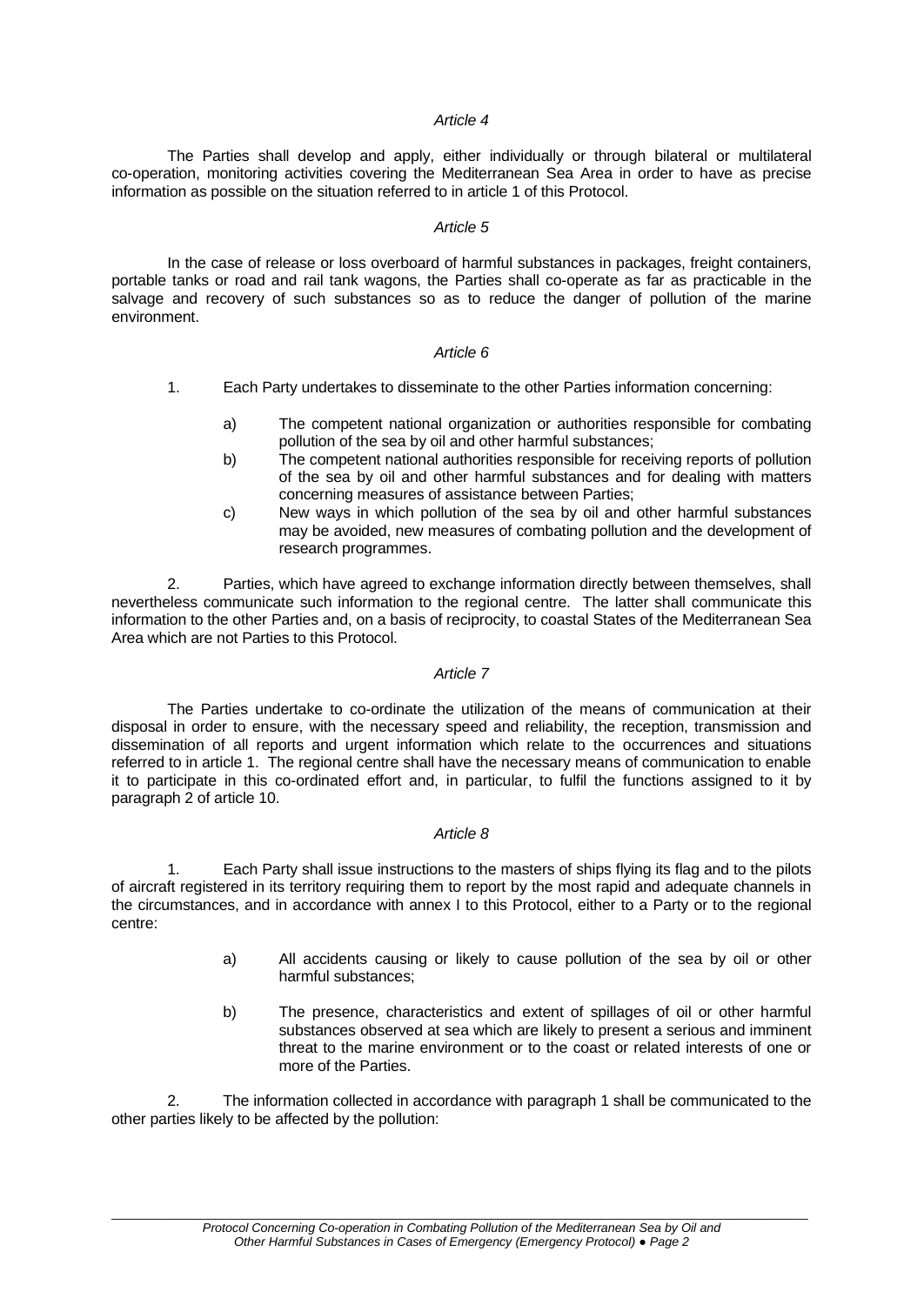- a) By the Party which has received the information, either directly or preferably, through the regional centre; or
- b) By the regional centre.

In case of direct communication between Parties, the regional centre shall be informed of the measures taken by these Parties.

3. In consequence of the application of the provisions of paragraph 2, the Parties are not bound by the obligation laid down in article 9, paragraph 2, of the Convention.

## *Article 9*

- 1. Any Party faced with a situation of the kind defined in article 1 of this Protocol shall:
	- a) Make the necessary assessments of the nature and extent of the casualty or emergency or, as the case may be, of the type and approximate quantity of oil or other harmful substances and the direction and speed or drift of the spillage;
	- b) Take every practicable measure to avoid or reduce the effects of pollution;
	- c) Immediately inform all other Parties, either directly or through the regional centre, of these assessments and of any action which it has taken or which it intends to take to combat the pollution;
	- d) Continue to observe the situation for as long as possible and report thereon in accordance with article 8.

2. Where action is taken to combat pollution originating from a ship, all possible measures shall be taken to safeguard the persons present on board and, to the extent possible, the ship itself. Any Party, which takes such action, shall inform the Inter-Governmental Maritime Consultative Organization.

# *Article 10*

1. Any Party requiring assistance for combating pollution by oil or other harmful substances polluting or threatening to pollute its coasts may call for assistance from other Parties, either directly or through the regional centre referred to in article 6, starting with the Parties which appear likely to be affected by the pollution. This assistance may comprise, in particular, expert advice and the supply to or placing at the disposal of the Party concerned of products, equipment and nautical facilities. Parties so requested shall use their best endeavours to render this assistance.

2. Where the Parties engaged in an operation to combat pollution cannot agree on the organization of the operation, the regional centre may, with their approval, co-ordinate the activity of the facilities put into operation by these Parties.

#### *Article 11*

The application of the relevant provisions of articles 6, 7, 8, 9 and 10 of this Protocol relating to the regional centre shall be extended, as appropriate, to sub-regional centres in the event of their establishment, taking into account their objectives and functions and their relationship with the said regional centre.

## *Article 12*

1. Ordinary meetings of the Parties to this Protocol shall be held in conjunction with ordinary meetings of the Contracting Parties to the Convention, held pursuant to article 14 of the Convention. The Parties to this Protocol may also hold extraordinary meetings as provided in article 14 of the Convention.

2. It shall be the function of the meetings of the Parties to this Protocol, in particular: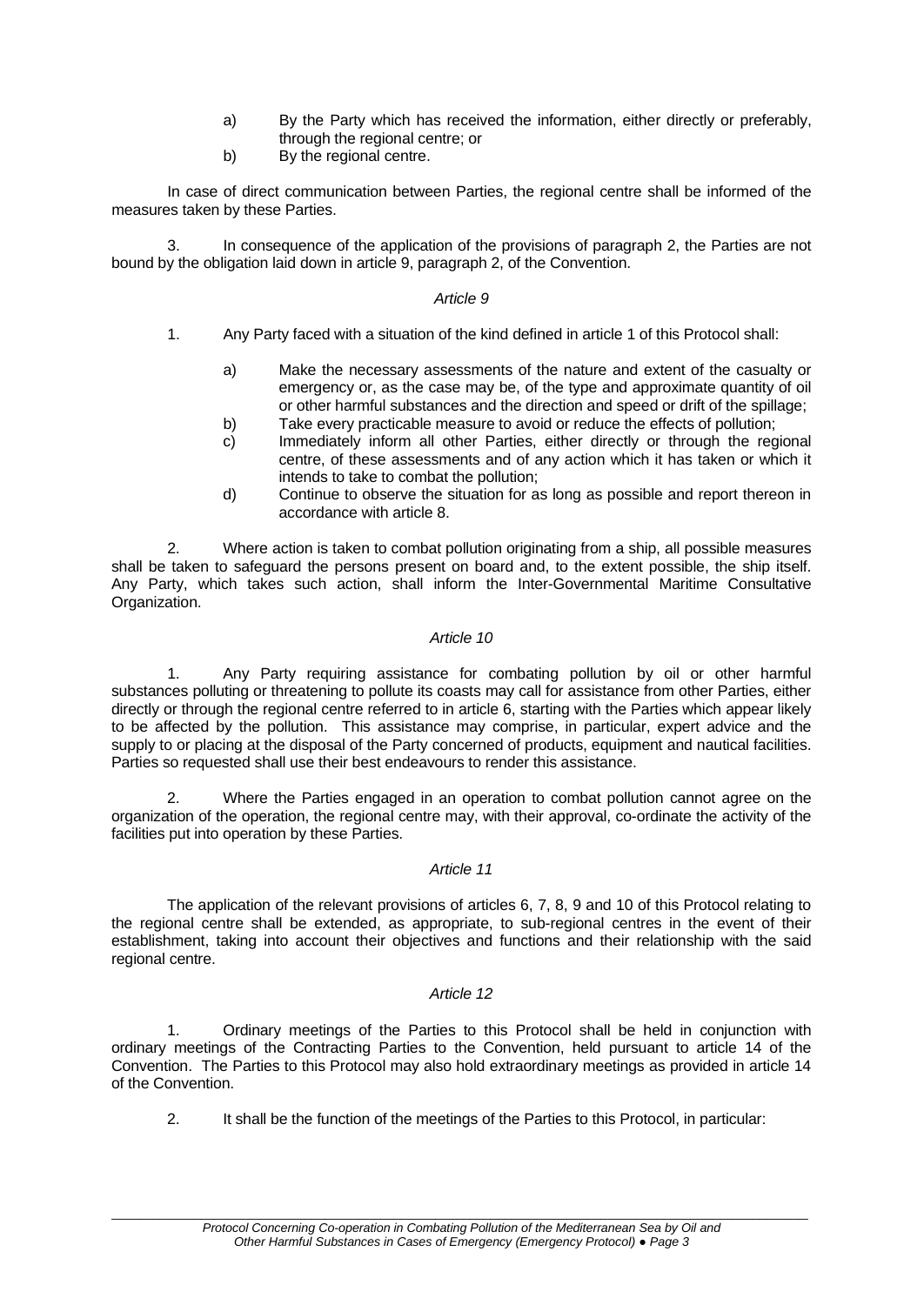- a) To keep under review the implementation of this Protocol, and to consider the efficacy of the measures adopted and the need for any other measures, in particular in the form of annexes;
- b) To review and amend as required any annex to this Protocol;
- c) To discharge such other functions as may be appropriate for implementation of this Protocol.

### *Article 13*

1. The provisions of the Convention relating to any protocol shall apply with respect to the present Protocol.

2. The rules of procedure and the financial rules adopted pursuant to article 18 of the Convention shall apply with respect to this Protocol, unless the Parties to this Protocol agree otherwise.

IN WITNESS WHEREOF the undersigned, being duly authorized by their respective Governments, have signed this Protocol.

DONE at Barcelona on 16 February 1976 in a single copy in the Arabic, English, French and Spanish languages, the four texts being equally authoritative.